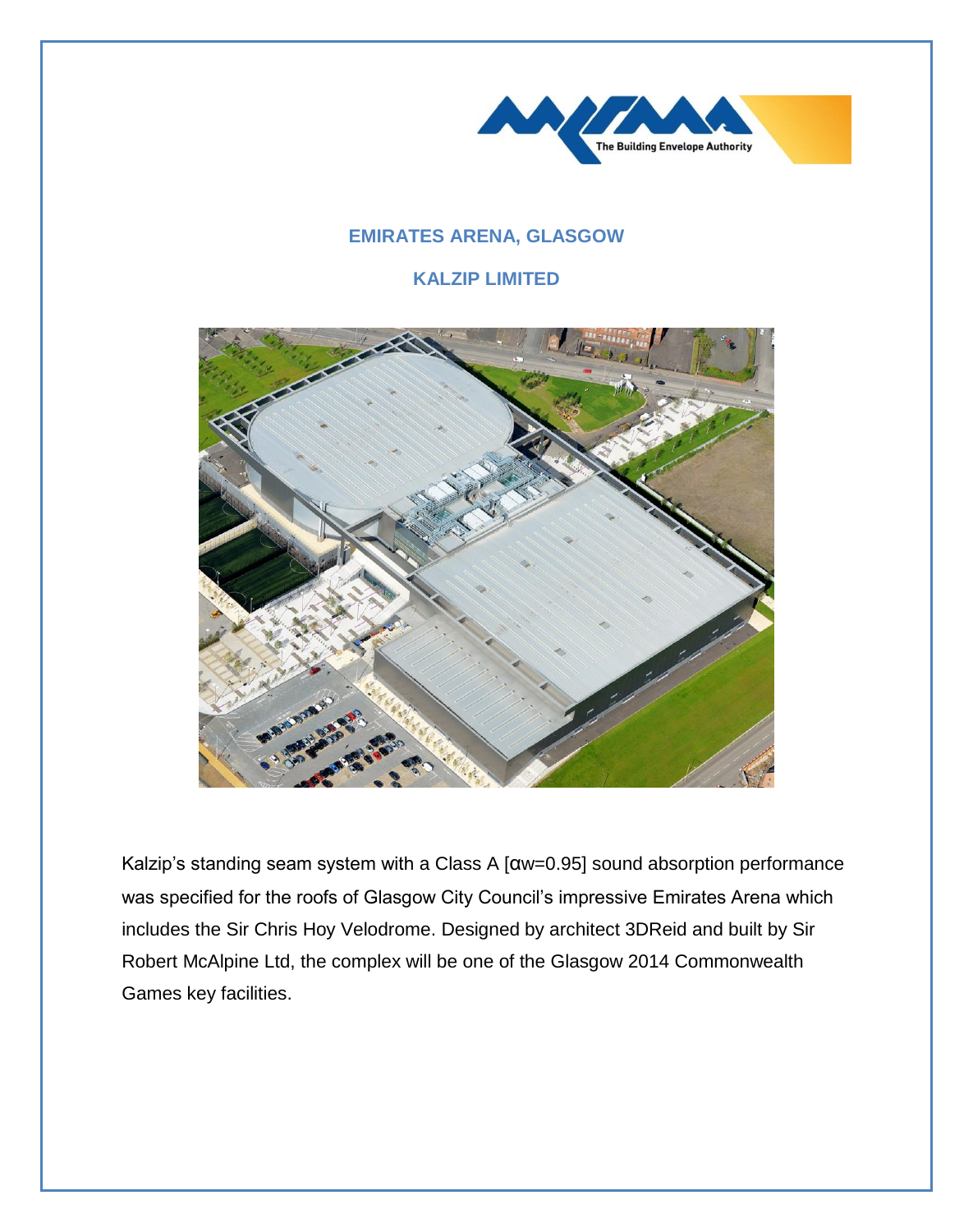Over 18,600 square metres of Kalzip aluminium sheets in lengths of up to 98 metres were required for this massive new multi-centre sports complex. Kalzip's approved Teamkal contractor also installed a similar quantity of fully perforated Kalzip liner sheets with Kalzip high density insulation acoustic boards to achieve a U-value of 0.25 W/m<sup>2</sup>K and, more importantly, the desired sound absorption and sound reduction levels required to satisfy the architect's demanding acoustic criteria.

The vast majority of Kalzip sheets were manufactured on-site at eaves level using a portable roll-former suspended from a crane. Kalzip's creatively engineered midair manufacturing capability is a fast, efficient, extremely safe and versatile solution because the suspended roll-former can be quickly repositioned anywhere around the site and produce very long standing seam sheets wherever they are needed on the roof.

3DReid's lead architect Bob Adamson says, "It became clear during the tender process that Kalzip's standing seam would be the most cost effective system to use. The ability of Kalzip to manufacture the roof covering for the project in single sheet lengths in excess of 90 metres enabled the roof covering to be completed without end lapping of joints, one of the key aspects of the roof design. The extensive acoustic testing carried out for Kalzip by the University of Salford ensured that the system met the tight acoustic performance levels that were required on the project. Their ability to manufacture roof sheets from roll aluminium at roof level significantly reduced manual handling and assisted the contractor in meeting the contract deadlines, making Kalzip's standing seam roofing system ideal for a project of this scale."

Located in the east end of Glasgow, the Emirates Arena complex is one of the most versatile and innovative structures of its type in the world. Owned by Glasgow City Council and opened in October 2012, the venue will provide ideal facilities for the Glasgow 2014 Commonwealth Games and help aid the development of Scottish athletes for generations to come as well as offering a variety of first class sports and leisure facilities for regular use by the local community.